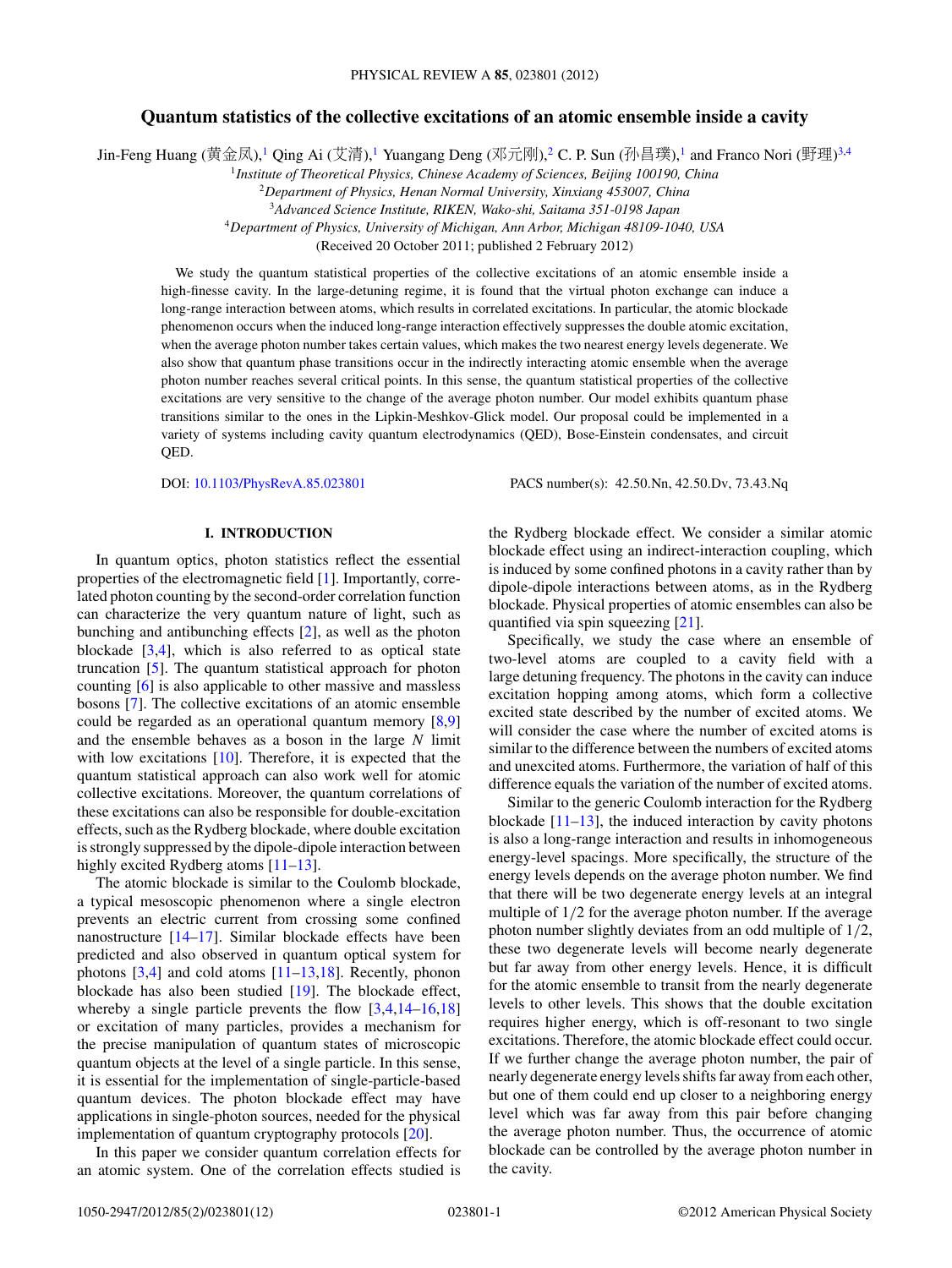Meanwhile, a quantum phase transition (QPT)  $[22-24]$ occurs when the average photon number is a half-integer, for negative detuning (the difference between the atomic energy-level spacing and the frequency of the cavity field). This is partially due to the energy-level crossing under the above conditions. The ground state changes drastically around the critical points characterized by the average photon number. This QPT behavior is similar to that of the Lipkin-Meshkov-Glick (LMG) model [\[25\]](#page-11-0), which was studied in the quantuminformation-process context in, for example, Ref. [\[26\]](#page-11-0). In this sense, we can regard our system as a modification of the LMG model. However, the critical points in our system are averagephoton-number dependent. This provides a controllable way to manipulate the system between different phases.

To characterize various correlation phenomena of the atomic collective excitation, such as the atomic blockade and sensitivity of the QPT [\[27–31\]](#page-11-0), we introduce a generalized second-order coherence function by replacing the annihilation (creation)  $a(a^{\dagger})$  operator of photons in the usual second-order coherence function of photons with the lowering (raising) *J*<sup>−</sup>  $(J<sub>+</sub>)$  operator of the collective atomic excitations. We prove that the antibunching effect occurs near odd multiples of 1*/*2 for the photon number, which implies that the double atomic excitation is suppressed. We also find significantly different behaviors on either side of the critical points.

This paper is organized as follows. In Sec. II, we describe the system based on the Dicke model [\[29,32\]](#page-11-0). The effective Hamiltonian is given in terms of the collective excitation of the atomic ensemble, and the ground state is analyzed for different APNs. In Sec. [III](#page-3-0) we then coherently drive the atomic ensemble and derive the effective Hamiltonian near two critical points  $n_a^c = 1/2$  and  $n_a^c = j - 1/2$ . In Sec. [IV,](#page-6-0) we introduce the generalized second-order coherence function and calculate the statistical properties of the excitations of the atomic ensemble in the cases with and without dissipation. We discuss the atomic blockade effect and sensitivity of the QPT to the photon number in Secs. [V](#page-7-0) and VI, respectively. Finally, we present our conclusions in Sec. [VII.](#page-9-0) The explicit form of the parameters used in Secs. [IV](#page-6-0) and VI are given in the Appendix.

# **II. QUANTUM CRITICALITY OF AN ATOMIC ENSEMBLE STRONGLY COUPLED TO A CAVITY FIELD**

### **A. Model and Hamiltonian**

As shown in Fig. 1, the system we consider consists of an ensemble of atoms confined to a single-mode cavity of frequency *ω*. The cavity field is described by the annihilation (creation) operator  $a(a^{\dagger})$ . This model can be implemented in a variety of systems including cavity QED [\[33\]](#page-11-0), Bose-Einstein condensates [\[34\]](#page-11-0), and circuit QED [\[35\]](#page-11-0).

Our model is described by the Dicke Hamiltonian  $[29,32,35-40]$  (hereafter, we take  $\hbar = 1$ ),

$$
H_1 = \omega a^{\dagger} a + \frac{\omega_A}{2} \sum_{\ell=1}^{N} \sigma_z^{(\ell)} + \frac{g_0}{\sqrt{N}} \sum_{\ell=1}^{N} (a^{\dagger} \sigma_-^{(\ell)} + a \sigma_+^{(\ell)}), \quad (1)
$$

under the rotating-wave approximation. Here, we use the Pauli matrices  $\sigma_z^{(j)} = |e\rangle_{jj} \langle e| - |g\rangle_{jj} \langle g|, \sigma_+^{(j)} = |e\rangle_{jj} \langle g|$ , and  $\sigma_{-}^{(j)} = |g\rangle_{jj} \langle e|$  to describe the atomic transition of the *j*th



FIG. 1. (Color online) (a) Schematic of a cavity field of frequency *ω* coupled to an atomic gas consisting of *N* two-level atoms with energy-level spacing  $\omega_A$ . A driving field of strength  $\Omega_d$  and frequency  $\omega_d$  is applied to the atoms. (b) The coupling diagram of one of the two-level atoms in the cavity. Here,  $\Delta$  is the detuning between the atomic level spacing  $\omega_A$  and the cavity field frequency  $\omega$ , namely,  $\Delta \equiv \omega_A - \omega$ , and  $\omega_d$  is the frequency of the drive.

atom with energy-level spacing  $\omega_A$ , where  $|e\rangle_j$  and  $|g\rangle_j$  are the excited and ground states of the *j* th atom, respectively.

For an atomic gas with size smaller than the wavelength [\[29,31\]](#page-11-0), we assume that all the atoms are located near the origin and interact with the cavity field at the homogeneous origin and interact with the cavity field at the homogeneous coupling rate  $g_0/\sqrt{N}$ . Here, the factor  $\sqrt{N}$  in the denominator of the coupling strength originates from the fact that the coupling strength is inversely proportional to the square root coupling strength is inversely proportional to the square root of the volume of the cavity field  $1/\sqrt{V}$ . The volume *V* is approximately equal to the total volume occupied by the atoms, which is *N* times the volume of a single atom. Hence we can write the factor  $\sqrt{N}$  explicitly in the coupling strength.

We would like to point out that, the superradiant phase transition based on the Dicke model in a real atomic system does not exist due to the inclusion of electromagnetic vector potential  $A^2$  term  $[29,37,41,42]$ . However, the following arguments about QPT are based on the LMG model [\[25\]](#page-11-0), which will be derived from the above Dicke model, even including the  $A^2$  term. The similar  $A^2$  term ( $V^2$  term) in circuit QED system will not influence the Hamiltonian significantly, except for just a little shift of the critical point [\[43\]](#page-11-0).

The atoms we consider are largely detuned from the frequency  $\omega$  of the cavity field; namely, the detuning  $\Delta$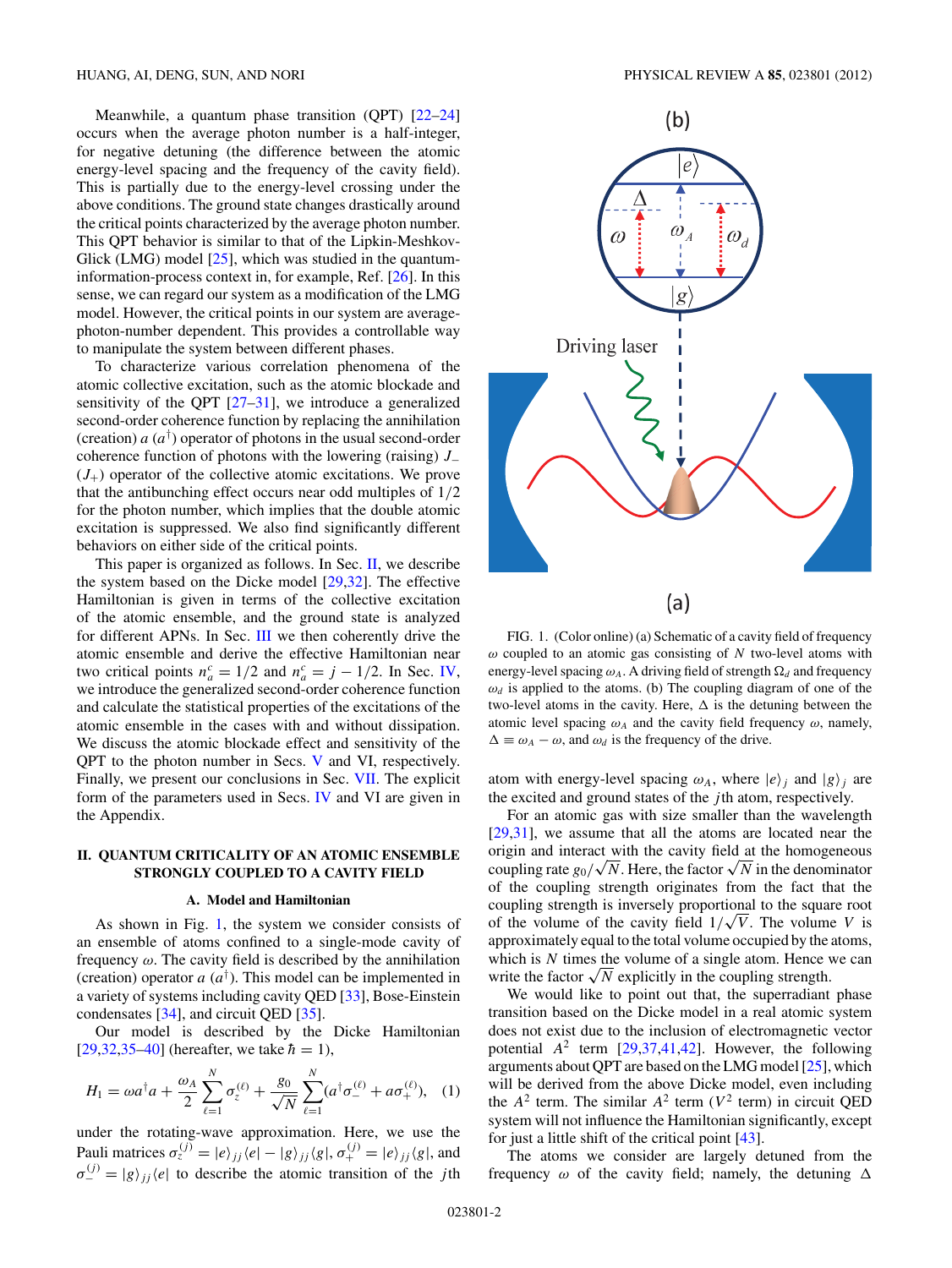<span id="page-2-0"></span> $(\equiv \omega_A - \omega)$  is much larger than the corresponding coupling  $(\equiv \omega_A - \omega)$  is much larger than the corresponding coupling<br>strength  $g_0/\sqrt{N}$ , that is,  $|\Delta| \gg |g_0/\sqrt{N}|$ . In this case, one can use the Fröhlich-Nakajima transformation  $[44, 45]$ (or adiabatic elimination method), to obtain the effective Hamiltonian,

$$
H_1 = \omega a^{\dagger} a + \frac{1}{2} (\omega_A + W) \sum_{\ell=1}^{N} \sigma_{z}^{(\ell)} + W \sum_{\ell=1}^{N} a^{\dagger} a \sigma_{z}^{(\ell)} + \frac{1}{2} W \sum_{\ell_1, \ell_2 = 1}^{N} (\sigma_{+}^{(\ell_1)} \sigma_{-}^{(\ell_2)} + \sigma_{-}^{(\ell_1)} \sigma_{+}^{(\ell_2)}),
$$
(2)

where  $W = g_0^2/(N\Delta)$  is the strength of the effective interaction among the atoms, which is induced by the virtual photon exchanges. The form of the Hamiltonian is very similar to the dipole-dipole interaction of atoms in free space. We note that the Fröhlich-Nakajima transformation is equivalent to the approach based on the adiabatical elimination and some perturbation theories [\[46\]](#page-11-0). Furthermore, the photon number *a*† *a* becomes a conserved number.

### **B. Symmetric Hilbert space and the LMG model**

We now describe the Hilbert space of the symmetric excitation. The Hilbert space of *N* two-level atoms is spanned by  $2^N$  basis vectors  $\{|g_l\rangle, |e_l\rangle\}$  with  $l = 1, 2, \ldots, N$ . In the present case, all the atoms have identical transition frequencies and coupling constants with the cavity field. Here, we consider the symmetric collective excitation subspace  $V^{[j]}$  of dimension  $(N + 1)$ . We now introduce the collective operators,

$$
J_{\pm} = \sum_{\ell=1}^{N} \sigma_{\pm}^{(\ell)}, \quad J_{z} = \frac{1}{2} \sum_{\ell=1}^{N} \sigma_{z}^{(\ell)}, \tag{3}
$$

which obey the following angular momentum commutation relations,

$$
[J_z, J_{\pm}] = \pm J_{\pm}, \quad [J_+, J_-] = 2J_z. \tag{4}
$$

Furthermore, we define the Dicke basis vectors  $|j,m\rangle$  $(j = N/2, m = -j, -j + 1, \ldots, j - 1, j)$ , which satisfy  $J^2|j,m\rangle = j(j+1)|j,m\rangle$ , and  $J_z|j,m\rangle = m|j,m\rangle$ . One can conclude straightforwardly from Eq. (3) that the magnetic quantum number *m* equals the half difference between the numbers of excited atoms and the ground-state atoms. In terms of the Dicke states, the symmetric excitation subspace, *V* [*<sup>j</sup>* ] , is

$$
|j,m\rangle = \mathcal{N}_m J_+^{j+m} |j,-j\rangle = \mathcal{N}_m \left[ \sum_{\ell=1}^N \sigma_+^{(\ell)} \right]^{j+m} |G\rangle, \quad (5)
$$

where  $\mathcal{N}_m = \sqrt{(j-m)!/[ (2j)! (j+m)!]}$  and  $|G\rangle =$  $|g_1, g_2, \cdots, g_N\rangle$ .

According to Eq.  $(3)$ , we can find

$$
J_{\pm}|j,m\rangle = \sum_{\ell=1}^{N} \sigma_{\pm}^{(\ell)} |j,m\rangle
$$
  
=  $\sqrt{(j \pm m + 1)(j \mp m)} |j,m \pm 1\rangle.$  (6)

It follows from Eq. (6) that the ladder operators  $J_{\pm}$  describe the action of pumping one more  $(J_{+})$  or less  $(J_{-})$  atom from the ground state  $|g\rangle$  to the excited state  $|e\rangle$ . Accordingly, the magnetic quantum number *m* increases or decreases by one. Therefore, when the ladder operator  $J_{+}$  acts on the collective-excitation state  $s$  ( $0 \le s \le N$ ) times, there will be *s* atoms being excited, and the magnetic quantum number *m* will increase by *s* accordingly: namely  $|i,m\rangle \rightarrow |j,m+s\rangle$ , which is implied in Eq. (5). As for the ladder operator *J*−, the effect is inverse. Therefore, the variance of the magnetic quantum number *m* represents the variance of the atomic-collectiveexcitation number.

In terms of the above collective operators, the Hamiltonian (2) can be rewritten as

$$
H_1 = \omega a^{\dagger} a + (\omega_A + W) J_z + 2W a^{\dagger} a J_z
$$
  
+ 
$$
\frac{W}{2} (J_+ J_- + J_- J_+).
$$
 (7)

In the interaction picture defined with respect to the free Hamiltonian,  $H_{\text{free}} = \omega a^{\dagger} a + (\omega_A + W) J_z$ , the Hamiltonian reads

$$
H_1^{(I)} = \varepsilon(\hat{n}_a)J_z + \frac{W}{2}(J_+J_- + J_-J_+),\tag{8}
$$

where  $\hat{n}_a = a^{\dagger}a$  and  $\varepsilon(\hat{n}_a) = 2W\hat{n}_a$ . The effective Hamiltonian (8) is photon-number dependent. This is a special case of the LMG model  $[25]$  with  $V = 0$ . The LMG model can also be implemented using superconducting circuits [\[47,48\]](#page-11-0). Through the relations  $(J_+ J_- + J_- J_+)/2 = J_x^2 + J_y^2$ , the Hamiltonian can be expressed as

$$
H_1^{(I)} = -W[(J_z - \hat{n}_a)^2 - \hat{n}_a^2 - J^2].
$$
 (9)

As is well known, the LMG model possesses a critical point, at which a QPT occurs. On either side of the critical point, the number of excited atoms of the ground states are different; thus the ground states are essentially different [\[28,49,50\]](#page-11-0). In our system, a similar critical point also exists. To see this effect explicitly, we calculate the ground state for the above Hamiltonian in the next section.

The last two terms of Eq. (8) describe the interaction among atoms induced by photons in the cavity. This interaction between atoms is intrinsically caused by the hopping of photons between different atoms. And the hopping of photons induces a second-order indirect interaction among atoms. On account of this interaction, the system shows an obvious nonlinearity with respect to the excitation number, as shown by Eq.  $(9)$ .

### **C. Quantum phase transition behavior of the ground state**

We now analyze the discontinuous change of the groundstate symmetry when varying the photon number. For a given Fock state of the field,  $\varepsilon(\hat{n}_a)$  is a definite *c* number. For a general photon state  $|\psi\rangle$  we replace  $\varepsilon(\hat{n}_a)$  by its mean value such as  $\varepsilon(\langle \hat{n}_a \rangle)$  [or  $\varepsilon(n_a)$ ] when our studies only concern the atomic ensemble. According to Eq. (9), the eigenstates of the system are the common eigenstates of  $\{J^2, J_z\}$ :  $\{|j,m\rangle; m =$ −*j,* −*j* + 1*, . . . ,j* − 1*,j* }, for *j* = *N/*2, that is,

$$
H_1^{(I)}|j,m\rangle|\psi\rangle = E_m^{(0)}|j,m\rangle|\psi\rangle,\tag{10}
$$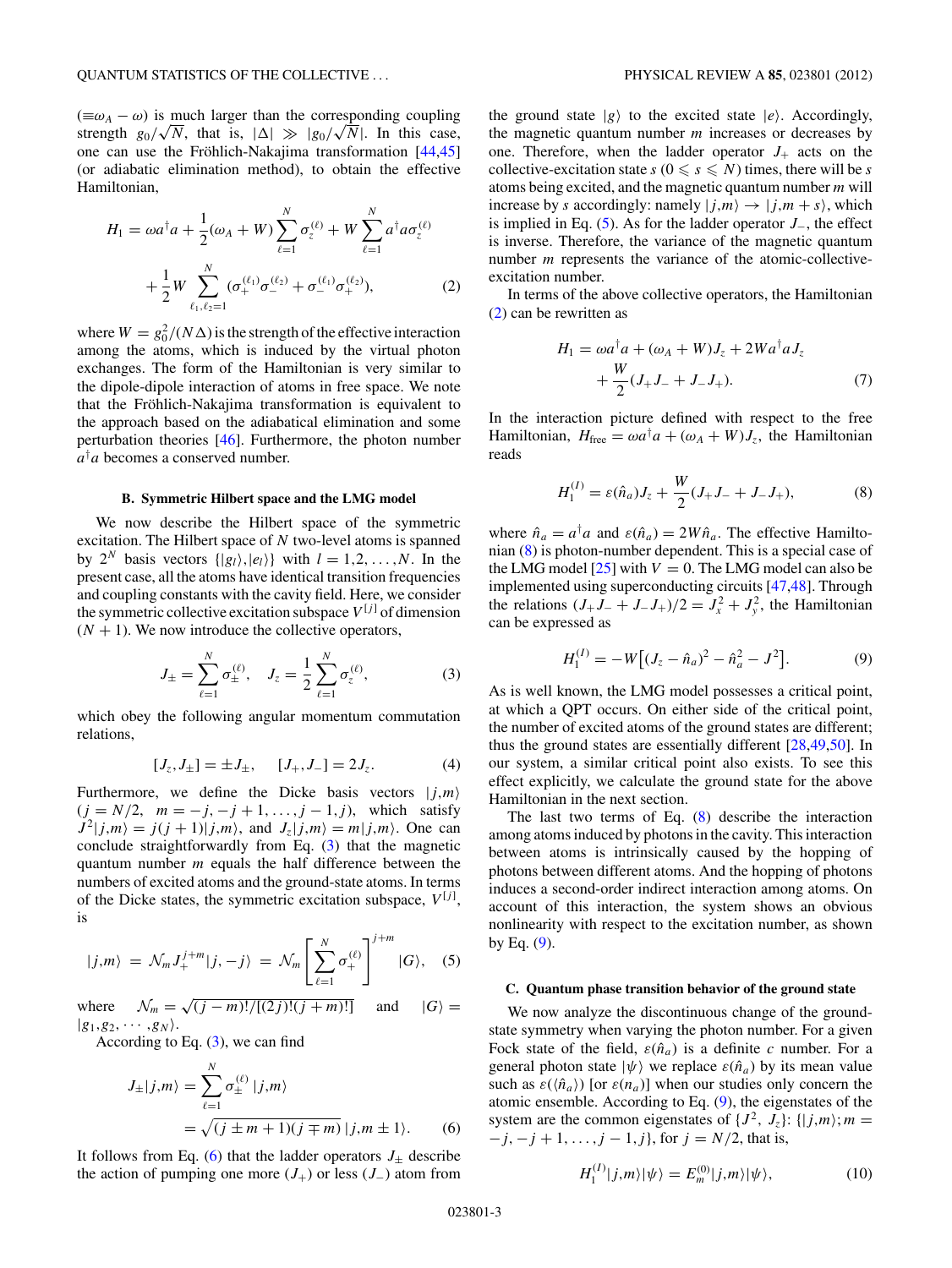<span id="page-3-0"></span>

FIG. 2. (Color online) Diagram of the ground state of atoms consisting of *N* two-level atoms controlled by the cavity photon number when  $\Delta$  < 0. (a) Diagram of the energy levels versus the magnetic quantum number *m*. The upper figure in (a) shows the ground state located at  $m = n_a = j - (n + 1)/2$ ; the lower figure in (a) shows the two degenerate ground states located at  $m =$ *j* − (*n* + 1)/2, *j* − (*n* − 1)/2, respectively, while  $n_a = j - n/2$ . (b) Diagram of the ground states corresponding to different average photon numbers in the cavity.

with eigenenergies,

$$
E_m^{(0)} = -W[(m - n_a)^2 - n_a^2 - j(j + 1)] \equiv \omega_m. \quad (11)
$$

Clearly, the ground state is photon-number dependent, that is,

$$
|G\rangle = \begin{cases} |j, [n_a] \rangle, & 0 \le n_a \le j - \frac{1}{2}, & \Delta < 0, \\ |j, j \rangle, & n_a \ge j - \frac{1}{2}, & \Delta < 0, \\ |j, -j \rangle \text{ or } |j, j \rangle, & n_a = 0, & \Delta > 0, \\ |j, -j \rangle, & n_a > 0, & \Delta > 0, \end{cases}
$$
(12)

where [*n*] denotes the (half) integer nearest to *n*. This fact means that the ground-state symmetry changes suddenly when the photon number is varied from one domain to another.

In the following discussions, we restrict the analysis to the negative detuning  $\Delta < 0$ . As shown in Fig. 2, when the value of the photon number  $n_a$  is varied in the domain of  $0 \le n_a \le j - 1/2$ , the atoms will experience different ground states, which implies that QPTs occur.

There are energy-level crossings at  $n_a^c = j - n/2$ ,  $(n =$ 1, 3, 5,...,  $2j - 1$ ). In the domain  $j - (n + 2)/2 < n_a$  $j - n/2$ , the ground state of the system is  $|G\rangle = |j, j - 1|$  $(n + 1)/2$ , where as in the next domain  $j - n/2 < n_a$  $j - (n - 2)/2$ , the ground state of the system is  $|G\rangle =$ |*j,j* − (*n* − 1)*/*2. If *na* increases from *j* − (*n* + 2)*/*2 to *j* − (*n* − 2)/2, the energy level of the excited state crosses the energy level of the ground state at  $n_a^c = j - n/2$ . At the level crossing, the excited state  $|j, j - (n - 1)/2\rangle$  and the ground state  $|j,j - (n + 1)/2\rangle$  are degenerate. On the right side of this critical point  $n_a^c$ , the original excited state  $|j, j - (n - 1)/2\rangle$ in the domain of *j* −  $(n + 2)/2 < n_a < j - n/2$  will become a new ground state for the system in the domain of  $j - n/2 <$  $n_a < j - (n - 2)/2$ , which implies that a QPT occurs. In this sense, we can use the average photon number  $n_a$  to control the occurrence of the quantum phase transition. At the critical point  $n_a^c = j - n/2$ ; both  $|j, j - (n + 1)/2\rangle$  and  $|j, j - (n - 1)/2\rangle$  are the ground states. Moreover, at this point, the ground state is highly degenerate, thus the system is in a symmetric phase.

In other domains, namely, when  $\Delta < 0$  and  $n_a > j - 1/2$ , or,  $\Delta > 0$ , the ground state is  $|j, j\rangle$  or  $|j, -j\rangle$ . In these cases, all the atoms are fully polarized. As all the two-level atoms can be considered as quasispins, the system is ferromagnetic in this domain, and the rotational symmetry is broken. Thus the system is in a symmetry-broken phase. Notice that in the left vicinity of the critical points  $n_a^c$ , under the condition  $\Delta < 0$ , the ground state is  $|j,m = [n_a]\rangle$  and possesses one less atomic excitation than that in the first excited state  $|j, [n_a] + 1$ . It is clear that  $|j,[n_a]\rangle$  and  $|j,[n_a]+1\rangle$  are nearly degenerate, but their energies are much less than that of  $|j,(n_a]+2$ . Thus, there exists an energy gap that makes exciting two more atoms difficult, but easy for exciting one more atom. We call this effect "atomic blockade."

### **III. DRIVEN ATOMIC ENSEMBLE**

As there exists a level crossing for the photon-dressed atomic ensemble at  $n_a = n_a^c$ , we apply a weak classical driving to the atomic ensemble. The interaction is described by the Hamiltonian,

$$
H_2 = \Omega \sum_{\ell=1}^{N} (\sigma_-^{(\ell)} e^{i\omega_d t} + \sigma_+^{(\ell)} e^{-i\omega_d t}), \tag{13}
$$

where  $\Omega$  is the Rabi frequency and  $\omega_d$  is the driving frequency of the drive. The total Hamiltonian  $H = H_1 + H_2$  becomes

$$
H^{(R)} = H_1^{(I)} + (\omega_A + W - \omega_d)J_z + \Omega(J_- + J_+)
$$
 (14)

in a rotating frame with rotation  $exp[i(\omega_d J_z + \omega a^{\dagger} a)t]$ . In this driven case, the photon number  $a^{\dagger}a$  still is a conserved number. Therefore the photon number does not change in the dynamical evolution even though we apply a classical driving field. As a result, we can treat the photon number as an independent external parameter, which is decoupled from the atomic dynamics. We tune the frequency  $\omega_d$  to satisfy the resonance condition  $\omega_A + W - \omega_d = 0$ . Then the simplified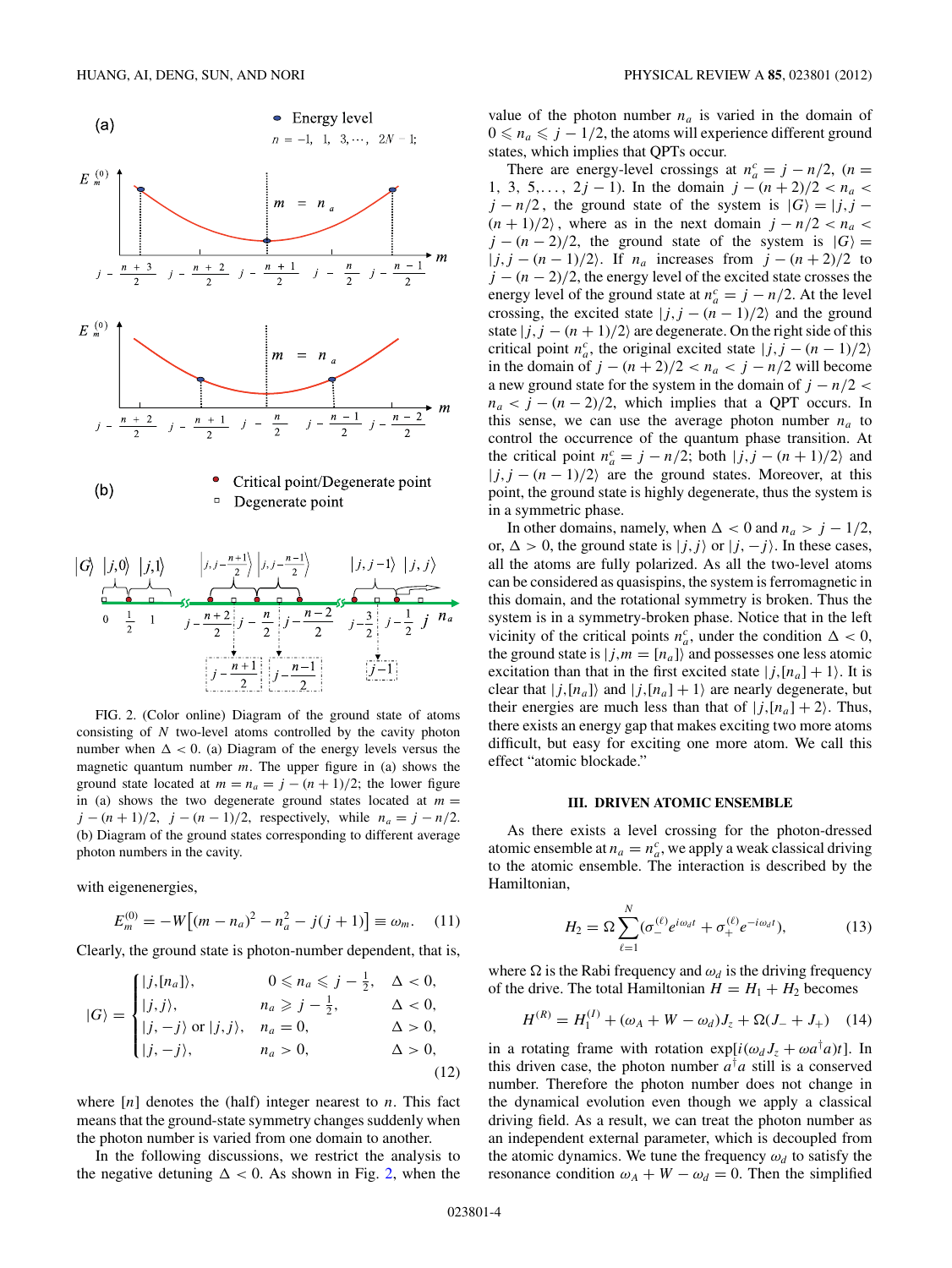<span id="page-4-0"></span>*Hamiltonian* is  $H^{(R)} = H_1^{(I)} + H'$  with  $H' = \Omega(J_- + J_+).$ When the optical field is prepared in a coherent state  $|\alpha\rangle$ , the Hamiltonian, after this average  $\hat{n}_a \rightarrow n_a = \langle \hat{n}_a \rangle$ , reads

$$
H^{(R)} = -W[(J_z - n_a)^2 - n_a^2 - J^2] + \Omega(J_- + J_+), \quad (15)
$$

where  $\langle \hat{n}_a \rangle = |\alpha|^2$ , for  $n_a \equiv 1/2 + \delta$ . Here  $\delta$  is the deviation from the degenerate (critical) point. To see if the atomic blockade effect occurs, we express the above-averaged Hamiltonian in the angular momentum basis as

$$
H^{(R)} = \sum_{m=-j}^{j} \omega_m |j,m\rangle\langle j,m|
$$
  
+ 
$$
\sum_{m=-j}^{j-1} \Omega_{m+1}(|j,m+1\rangle\langle j,m| + \text{H.c.}), \quad (16)
$$

where  $\Omega_m = \Omega \sqrt{(j - m + 1)(j + m)}$ . We can then more readily observe the transition from  $|j,m\rangle$  to  $|j,m+2\rangle$  by exciting two more atoms around the critical point  $n_a^c$ .

### A. Reduced dynamics on the subspace with  $m = 0, 1$

When the photon number  $n_a$  is in the vicinity of  $1/2$ , the nearly degenerate energy levels  $m = 0, 1$  ( $|j,0\rangle$  and  $|j,1\rangle$ ) will be strongly coupled with each other as a result of the driving, but weakly coupled with other energy levels. Then the two energy levels  $(m = 0, 1)$  form a relatively stable subsystem. Hence we can treat the transitions from the subsystem to other levels by a perturbative approach. In terms of the states with definite quantum number *m*, the Hamiltonian  $H^{(R)}$  =  $H_0 + H_1$  can be decomposed in two parts, the nonperturbative Hamiltonian,

$$
H_0 = \omega_0 |j,0\rangle\langle j,0| + \omega_1 |j,1\rangle\langle j,1|
$$
  
+  $\Omega \sqrt{j(j+1)}|j,1\rangle\langle j,0| + \text{H.c.},$  (17)

and the perturbation,

$$
H_{I} = \Omega_{2}|j,2\rangle\langle j,1| + \Omega_{0}|j,0\rangle\langle j,-1|
$$
  
+ 
$$
\sum_{m=-j,m\neq0,1}^{j} \omega_{m}|j,m\rangle\langle j,m|
$$
  
+ 
$$
\sum_{m=-j,m\neq-1,0,1}^{j-1} \Omega_{m+1}|j,m+1\rangle\langle j,m|
$$
 + H.c. (18)

To see clearly if the atomic blockade effect occurs, namely, if it is difficult to excite two more atomic excitations, we need to find the transition amplitude for the system initially prepared in the subspace spanned by  $|j,0\rangle$  and  $|j,1\rangle$  to the doubly excited state  $|j,2\rangle$  around the critical point  $n_a = 1/2$ . To make  $|j,0\rangle$  and  $|j,1\rangle$  nearly degenerate, we restrict  $0 < n_a < 1$ . We note that we can also choose any other pair of nearly degenerate states around the corresponding critical point which makes the pair nearly degenerate. We first diagonalize the nonperturbative Hamiltonian (17) as

$$
H_0 = \lambda_0 |\lambda_0\rangle \langle \lambda_0| + \lambda_1 |\lambda_1\rangle \langle \lambda_1|.
$$
 (19)

The two eigenstates are

$$
|\lambda_r\rangle = A_r^{-1}[\xi_r|j,0\rangle + |j,1\rangle], \quad r = 0,1,
$$
 (20)

with corresponding eigenenergies,

$$
\lambda_r = jW + j^2W + W\delta + (-1)^{r+1}p,\tag{21}
$$

where  $A_r = \sqrt{|\xi_r|^2 + 1}$  are normalization constants with

$$
\xi_r = -\frac{W\delta + (-1)^r p}{\Omega\sqrt{j(j+1)}},\tag{22}
$$

and

$$
p \equiv \sqrt{W^2 \delta^2 + j\Omega^2 + j^2 \Omega^2}.
$$
 (23)

We note that  $\langle j,m|\lambda_r\rangle = 0$  for  $m \neq 0,1$ . Therefore,  $|\lambda_0\rangle$ ,  $|\lambda_1\rangle$ and  $|j,m\rangle$  ( $m \neq 0,1$ ) form a complete basis of the Hilbert space for a given  $j$ . In this basis,  $H<sub>I</sub>$  can be expressed as

$$
H_{I} = \Omega_{2}[\eta_{1}|j,2\rangle\langle\lambda_{0}| + \eta_{2}|j,2\rangle\langle\lambda_{1}|]
$$
  
+ 
$$
\Omega_{0}[\eta_{3}|\lambda_{0}\rangle\langle j, -1| + \eta_{4}|\lambda_{1}\rangle\langle j, -1|]
$$
  
+ 
$$
\sum_{m=-j,m\neq0,1}^{j} \omega_{m}|j,m\rangle\langle j,m|
$$
  
+ 
$$
\sum_{m=-j,m\neq-1,0,1}^{j-1} \Omega_{m+1}|j,m+1\rangle\langle j,m|
$$
H.c., (24)

where

$$
\eta_1 = \frac{\xi_1 A_0}{\xi_1 - \xi_0}, \quad \eta_2 = -\frac{\xi_0 A_1}{\xi_1 - \xi_0},
$$
  

$$
\eta_3 = \frac{A_0}{\xi_0 - \xi_1}, \quad \eta_4 = -\frac{A_1}{\xi_0 - \xi_1},
$$
 (25)

which satisfy  $|\eta_1|^2 + |\eta_2|^2 = 1$  and  $|\eta_3|^2 + |\eta_4|^2 = 1$ . It follows from Eq. (24) that the transition between  $|\lambda_0\rangle$  and  $|\lambda_1\rangle$  is inhibited, which is shown in Fig. 3. In order to calculate the correlation function  $g^{(2)}$  with the perturbed Hamiltonian, we move to the interaction picture by choosing

$$
H'_{0} = \lambda_{0} |\lambda_{0}\rangle\langle\lambda_{0}| + \lambda_{1} |\lambda_{1}\rangle\langle\lambda_{1}| + \sum_{m=-j,m\neq0,1}^{j} \omega_{m} |j,m\rangle\langle j,m|
$$
\n(26)



FIG. 3. (Color online) Energy-level diagram of the  $m = 0,1$ subsystem of the driven atomic ensemble. (a) The two nearly degenerate energy levels  $|j,0\rangle$  and  $|j,1\rangle$  are strongly coupled with each other, when the average photon number in the cavity is  $n_a \approx 1/2$ , but weakly coupled with other energy levels. (b) The effective subsystem spanned by  $|\lambda_0\rangle$  and  $|\lambda_1\rangle$  when using the perturbation approach.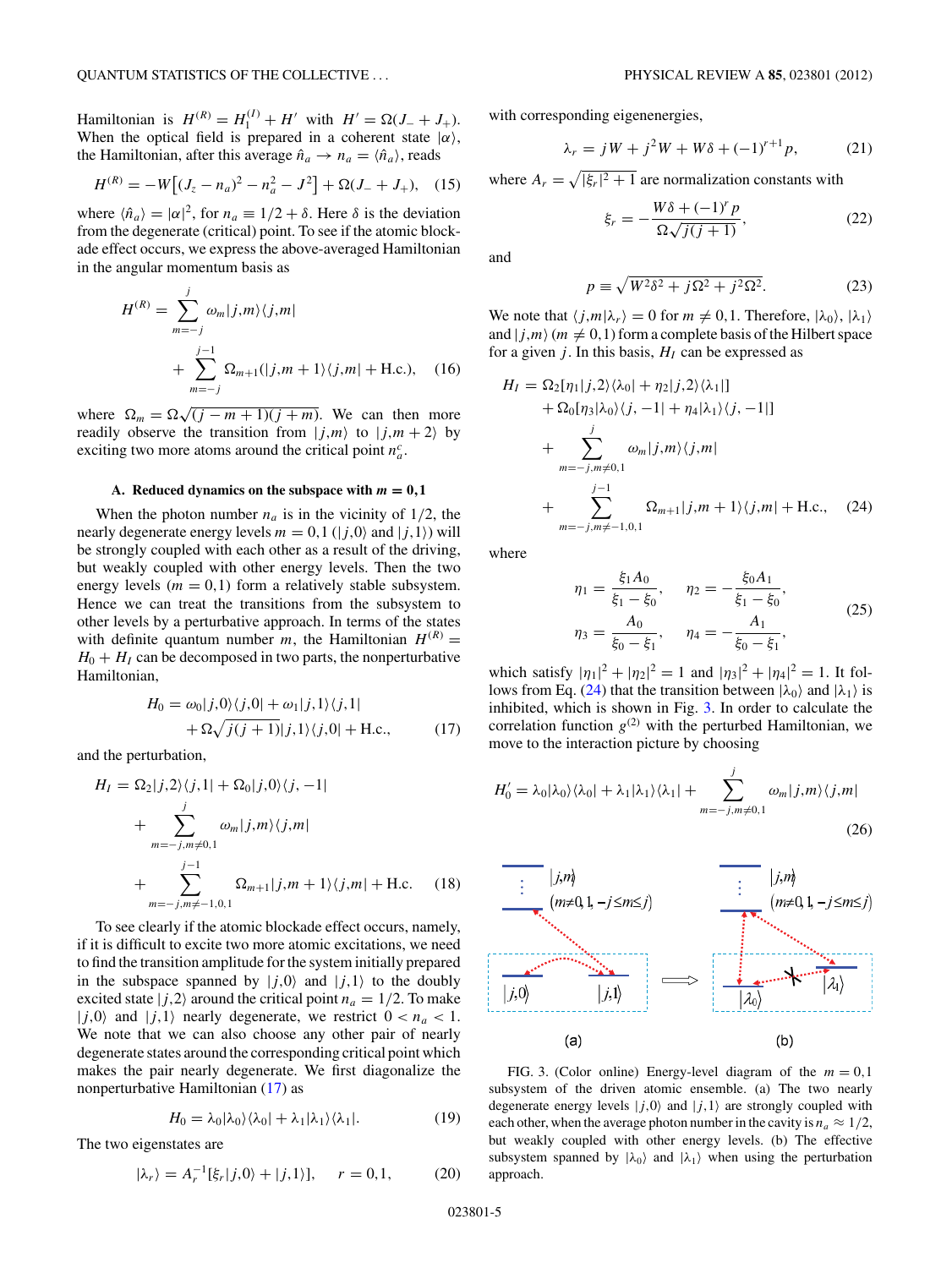<span id="page-5-0"></span>as the free Hamiltonian. In the interaction picture, the Hamiltonian  $H^{(R)} = H'_0 + H'_I$ , where

$$
H'_{I} = \sum_{m=-j,m \neq 0}^{j} \Omega_{m+1} |j,m+1\rangle \langle j,m| + \text{H.c.}
$$
 (27)

becomes

$$
V_I(t) = \Omega_2|j,2\rangle(\eta_1\langle\lambda_0|e^{i\Delta_{2,0}t} + \eta_2\langle\lambda_1|e^{i\Delta_{2,1}t})
$$
  
+ 
$$
\Omega_0(\eta_3|\lambda_0)e^{-i\Delta_{-1,0}t} + \eta_4|\lambda_1\rangle e^{-i\Delta_{-1,1}t}\rangle\langle-1,j|
$$
  
+ 
$$
\sum_{m=-j,m\neq-1,0,1}^{\qquad j-1} \Omega_{m+1}|j,m+1\rangle\langle m,j|e^{i\omega_{m+1,m}t} + \text{H.c.},
$$
(28)

which is time dependent. Here, we have defined

$$
\Delta_{m',r} \equiv \omega_{m'} - \lambda_r, \quad \omega_{m,l} \equiv \omega_m - \omega_l, \tag{29}
$$

where  $m' \neq 0, 1, r = 0, 1$ , and  $\Delta_{m',r}$  is the energy difference between the diagonalized almost-degenerate energy levels labeled by  $|\lambda_r\rangle$  ( $r = 0,1$ ) and the other energy levels labeled by  $|j,m\rangle$  (*m*  $\neq$  0,1).

## **B.** Reduced dynamics on the subspace with  $m = j - 1, j$

Here we consider the effect of the QPT on the higher-order quantum coherence around the critical point  $n_a = j - 1/2$ . Similar to the previous section, it can be seen that the states  $|j, j - 1\rangle$  and  $|j, j\rangle$  form a relative stable subsystem. We can also treat the transitions from the subsystem ( $m = j - 1, j$ ) to other energy levels by using a perturbative method. To this end we diagonalize the Hamiltonian in the subspace spanned by the two nearly degenerate energy levels  $|j, j - 1\rangle$  and  $|j, j\rangle$ . It follows from Eq.  $(16)$  that, the nonperturbative Hamiltonian is

$$
H_0^c = \omega_j |j, j\rangle\langle j, j| + \omega_{j-1} |j, j - 1\rangle\langle j, j - 1|
$$
  
+  $\Omega_j |j, j\rangle\langle j, j - 1|$  + H.c.  
=  $\lambda_0^c |\lambda_0^c| \lambda_0^c| + \lambda_1^c |\lambda_1^c| \lambda_1^c|$ , (30)

with the eigenenergies,

$$
\lambda_r^c = 2^{-1}[-1 - 2n_a + 4j(1 + n_a)]W + 2^{-1}(-1)^{r+1}p^c, \qquad r = 0, 1,
$$
 (31)

and eigenvectors,

$$
\left|\lambda_r^c\right| = \left(A_r^c\right)^{-1} \left[\xi_r^c|j, j-1\rangle + |j, j\rangle\right], \quad r = 0, 1, \quad (32)
$$

where  $A_r^c = \sqrt{|\xi_r^c|^2 + 1}$  ( $r = 0, 1$ ) are normalization constants with

$$
\xi_r^c = [2\Omega\sqrt{2j}]^{-1}[(-1+2j-2n_a)W + (-1)^{r+1}p^c],
$$
 (33)

and

$$
p^{c} \equiv \sqrt{(1 - 2j + 2n_{a})^{2}W^{2} + 8j\Omega^{2}}.
$$
 (34)

Similar to the above Sec. [III A,](#page-4-0) we also note that  $\langle j,m|\lambda_r^c\rangle = 0$ for  $m \neq j - 1, j$ . Therefore,  $|\lambda_0^c\rangle$ ,  $|\lambda_1^c\rangle$  and  $|j,m\rangle$   $(m \neq j - 1)$ 1*,j* ) form a compete basis of the Hilbert space for a given *j* . In terms of  $|\lambda_0^c\rangle$  and  $|\lambda_1^c\rangle$ , the residual terms of the Hamiltonian

$$
(16) H_I^c = H^{(R)} - H_0^c \text{ read as}
$$
  
\n
$$
H_I^c = \Omega_{j-1} \Big[ \big( \eta_3^c | \lambda_0^c \big) + \eta_4^c | \lambda_1^c \big) \big\langle j, j - 2 \big| + \text{H.c.} \Big]
$$
  
\n
$$
+ \sum_{m=-j}^{j-2} \omega_m |j, m \rangle \langle j, m|
$$
  
\n
$$
+ \sum_{m=-j}^{j-3} \Omega_{m+1}(|j, m + 1 \rangle \langle j, m| + \text{H.c.}), \qquad (35)
$$

where we used the expressions,

$$
|j,j\rangle = \eta_1^c |\lambda_0^c\rangle + \eta_2^c |\lambda_1^c\rangle, \quad |j,j-1\rangle = \eta_3^c |\lambda_0^c\rangle + \eta_4^c |\lambda_1^c\rangle, \tag{36}
$$

with coefficients defined by

$$
\eta_1^c = \frac{\xi_1^c A_0^c}{\xi_1^c - \xi_0^c}, \qquad \eta_2^c = -\frac{\xi_0^c A_1^c}{\xi_1^c - \xi_0},
$$
  

$$
\eta_3^c = \frac{A_0^c}{\xi_0^c - \xi_1^c}, \qquad \eta_4^c = -\frac{A_1^c}{\xi_0^c - \xi_1^c},
$$
 (37)

which satisfy  $|\eta_1^c|^2 + |\eta_2^c|^2 = 1$ ,  $|\eta_3^c|^2 + |\eta_4^c|^2 = 1$ . It follows from Eq. (35) that there is no transition between  $|\lambda_0^c\rangle$  and  $|\lambda_1^c\rangle$ , which is shown in Fig. 4. In order to change to the interaction picture, we choose the diagonalized terms,

$$
H_0^{c'} = \lambda_0^c |\lambda_0^{c'}|\langle \lambda_0^{c} | + \lambda_1^{c} |\lambda_1^{c'}|\langle \lambda_1^{c} | + \sum_{m=-j}^{j-2} \omega_m |j,m\rangle \langle j,m|, \quad (38)
$$

as the free Hamiltonian, and the corresponding interaction Hamiltonian,

$$
H_I^{c'} = \sum_{m=-j}^{j-2} \Omega_{m+1}(|j,m+1\rangle\langle j,m| + \text{H.c.}).
$$
 (39)

Finally, we obtain the interaction Hamiltonian, *e*−*ic*

$$
V_I^c(t) = \Omega_{j-1} \left( \eta_3^c \middle| \lambda_0^c \right) e^{-i \Delta_{j-2,0}^c t} + \eta_4^c \middle| \lambda_1^c \right) e^{-i \Delta_{j-2,1}^c t} \rangle \langle j, j - 2 \mid
$$
  
+ 
$$
\sum_{m=-j}^{j-3} \Omega_{m+1} \middle| j, m + 1 \rangle \langle j, m \middle| e^{i \omega_{m+1,m} t} + \text{H.c.}, \text{ (40)}
$$



FIG. 4. (Color online) Energy-level diagram of the subsystem composed of  $m = j - 1, j$  of the driven atomic ensemble. (a) The two nearly degenerate energy levels  $|j, j - 1\rangle$  and  $|j, j\rangle$  are strongly coupled with each other, when the average photon number in the cavity is  $n_a \approx j - 1/2$ , but weakly coupled with other energy levels. (b) The effective subsystem spanned by  $|\lambda_0^c\rangle$  and  $|\lambda_1^c\rangle$  by the perturbative approach.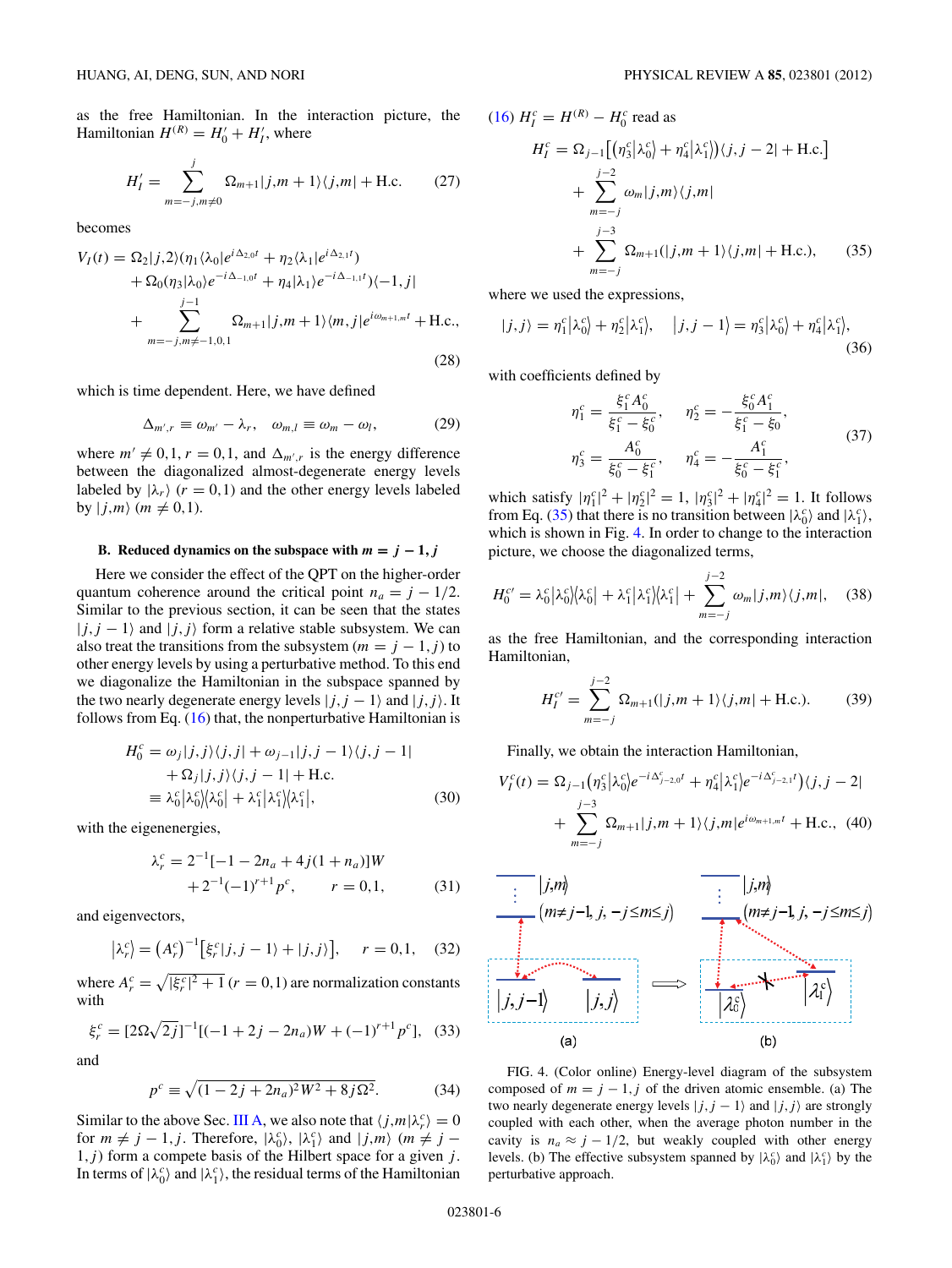<span id="page-6-0"></span>in the interaction picture where

$$
\Delta_{m',r}^c \equiv \omega_{m'} - \lambda_r^c, \quad \omega_{m,l} \equiv \omega_m - \omega_l,
$$
 (41)

for  $m' \neq j - 1, j, r = 0, 1$ , and  $\Delta_{m',r}^c$  is the energy difference between the diagonalized almost degenerate energy levels labeled by  $|\lambda_r^c\rangle$  ( $r = 0,1$ ) and the other energy levels labeled by  $|j,m\rangle$   $(m \neq j-1,j)$ .

Note that Figs. [3](#page-4-0) and [4](#page-5-0) show transitions between threelevel systems, where some of the transitions are turned on and off. Indeed, it is also possible to turn on and off transitions between three energy levels using artificial atoms made of superconducting qubits [\[51\]](#page-11-0).

# **IV. STATISTICAL PROPERTIES OF THE ATOMIC EXCITATIONS**

Since  $J_-(J_+)$  can decrease (increase) a single excitation, their roles are similar to the actions of the annihilation (creation) operator of photons *a* (*a*† ) for the usual bosonic system. Using the Holstein-Primakoff transformation [\[52\]](#page-11-0), the angular momentum operators can be expressed in terms of a single bosonic mode,

$$
J_{+} = b^{\dagger} \sqrt{N - b^{\dagger} b}, \quad J_{-} = (\sqrt{N - b^{\dagger} b})b, \quad J_{z} = b^{\dagger} b - \frac{N}{2}.
$$
\n(42)

The angular momentum operators will become bosonic operators in the limit of large *N* and low excitations, namely,  $\langle b^\dagger b \rangle \ll N$  [\[29\]](#page-11-0). Specifically, in this condition, one can expand  $\langle b^{\dagger}b \rangle \ll N$  [29]. Specifically, in this condition, one can expand<br>the square term  $\sqrt{N - b^{\dagger}b}$  on the order of  $(b^{\dagger}b)/N$  and keep to the zeroth order of  $b^{\dagger}b/N$ . Then it is straightforward to see to the zeroth order of  $b^{\dagger}b/N$ . Then it is straightforward to see<br>that  $J_+ \simeq b^{\dagger}\sqrt{N}$  and  $J_- \simeq \sqrt{N}b$  [\[29\]](#page-11-0). Then we can define a generalized second-order coherence function,

$$
g^{(2)}(\tau,t) = \frac{\langle J_+(t)J_+(t+\tau)J_-(t+\tau)J_-(t)\rangle}{\langle J_+(t)J_-(t)\rangle\langle J_+(t+\tau)J_-(t+\tau)\rangle},\qquad(43)
$$

for the symmetric collective excitations of the atomic ensemble, which can be regarded as a normalized correlation function. Please note that this definition is in normal order on the angular momentum operators *J*<sup>+</sup> and *J*−, which satisfy that the average of any analytical function of  $J_+J_$ in normal order over the ground state  $|j, -j\rangle$  equals zero, that is,  $\langle j, -j | : f(J_+ J_-) : | j, -j \rangle = 0$ . Here *j* is a conserved quantity. This property satisfies the conventional normal order definition about the bosonic operators  $\langle 0 | : f(b^{\dagger}b) : | 0 \rangle = 0$ in the second coherence function. This coherence function  $g^{(2)}(\tau,t)$  is proportional to the joint probability of observing one excited atom at time *t* and another one at time  $t + \tau$ . To study the generalized second-order coherence function  $g^{(2)}(\tau,t)$  in the stationary state, below we consider it in a unitary evolution case (without dissipation) and also in a dissipation case but at a steady state.

### **A. The case without dissipation**

Firstly, we consider the case where the system is free of dissipation. In this case,  $\langle \cdots \rangle$  in Eq. (43) for  $g^{(2)}(\tau,t)$  denotes

the average of an observable over the initial pure state,

$$
|\psi(0)\rangle = \sum_{m=-j}^{j} c_m |j,m\rangle, \tag{44}
$$

where  $\sum_{m=-j}^{j} |c_m|^2 = 1$ .

We next calculate the generalized second-order coherence function around the point  $\delta = 0$  (i.e.,  $n_a = 1/2$ ). Since  $U(\tau) = U_0(\tau)U_I(\tau)$ , where  $U_0(\tau) = \exp(-iH'_0\tau)$  and  $U_I(\tau) = T \exp \left[-i \int_0^{\tau} V_I(\tau') d\tau'\right]$  are the free evolution and the dynamics due to the interaction, respectively. We note that  $U_0^{\dagger}(\tau)J_+J_-U_0(\tau) = J_+J_-$  is useful in the following calculations. Using this result, the generalized second-order coherence function  $g^{(2)}(\tau,0)$  becomes

$$
g^{(2)}(\tau,0) = \frac{\langle \psi'(0) | U_I^{\dagger}(\tau) J_+ J_- U_I(\tau) | \psi'(0) \rangle}{\langle \psi'(0) | \psi'(0) \rangle \langle \psi(0) | U_I^{\dagger}(\tau) J_+ J_- U_I(\tau) | \psi(0) \rangle},\tag{45}
$$

where  $|\psi'(0)\rangle = J_-|\psi(0)\rangle$ . We will calculate analytically the generalized second-order coherence function by applying standard perturbation theory, with  $V_I(t)$  as a perturbation. Let us first consider the conditions where the perturbation approach is valid. If we tune the atom-field detuning  $\Delta$  and the Rabi frequency  $\Omega$  of the driving field to be suitable and place an appropriate number of atoms in the cavity, we can make the perturbation theory valid, that is, for  $m' = 2, -1$ ,  $r = 0, 1$ , and  $m \neq -1, 0, 1$  these conditions explicitly are

$$
\Omega_2 \eta_1 \ll \Delta_{2,0}, \quad \Omega_2 \eta_2 \ll \Delta_{2,1},
$$
  
\n
$$
\Omega_0 \eta_3 \ll \Delta_{-1,0}, \quad \Omega_0 \eta_4 \ll \Delta_{-1,1},
$$
  
\n
$$
\Omega_{m+1} \ll \omega_{m+1,m}.
$$
\n(46)

Under the above conditions, we can treat the time-evolution operator  $U_I(\tau)$  perturbatively. When  $n_a$  is in the vicinity of the critical point  $n_a^c$  (for  $m = 0, 1, n_a^c = 1/2$ ), the energy levels of  $|\lambda_0\rangle$  and  $|\lambda_1\rangle$  are nearly degenerate. The energy differences  $\Delta_{i,j}$  and  $\omega_{m+1,m}$  ( $m \neq -1,0,1$ ) are very large compared with the level spacing between  $|\lambda_0\rangle$  and  $|\lambda_1\rangle$ . Hence, under this constraint, the above conditions (46) can be satisfied by varying the Rabi frequency  $\Omega$ . Since the state  $|j,0\rangle$  is the ground state when  $0 < n_a < 1/2$ , then  $|j,1\rangle$  is the state by exciting one more atom. Similarly,  $|j,2\rangle$  has two more excitations than the ground state, and has a much higher energy than that of  $|j,1\rangle$ . However,  $|j,1\rangle$  is the ground state when  $1/2 < n_a <$ 1, yet  $|j,0\rangle$  is an excited state which has one less atomic excitation than the ground state  $|j,1\rangle$ . To see if two excitations excitation than the ground state  $|J, 1\rangle$ . To see if two excitations are suppressed, we choose  $c_0 = c_1 = 1/\sqrt{2}$  and  $c_m = 0$  (for  $m \neq 0, 1$  in the initial state,

$$
|\psi(0)\rangle = c_0|j,0\rangle + c_1|j,1\rangle = \frac{1}{\sqrt{2}}(|j,0\rangle + |j,1\rangle). \quad (47)
$$

When the average photon number is in the vicinity of  $n_a^c$  =  $1/2$ , the states  $|j,0\rangle$  and  $|j,1\rangle$  are nearly degenerate. Notice that here the average photon number is in the domain of  $0 < n_a < 1$ and around  $n_a^c = 1/2$ , that is,  $-1/2 < \delta < 1/2$ , and  $|\delta|$  is very small. Using first-order perturbation theory, the generalized second-order coherence function in Eq.  $(45)$  is approximately

$$
g^{(2)}(\tau,0) \simeq \frac{X}{(j+1)jY},
$$
\n(48)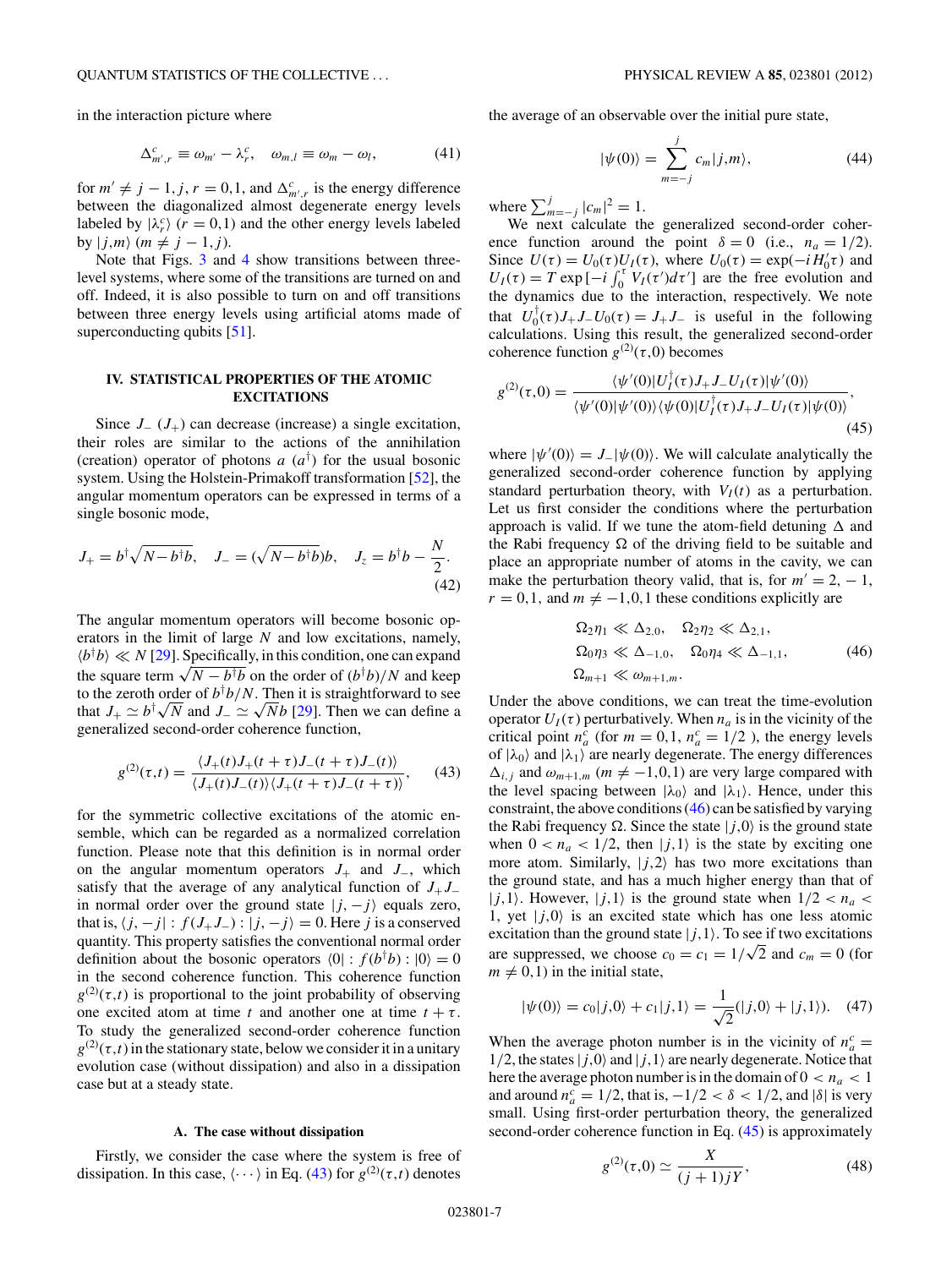<span id="page-7-0"></span>

FIG. 5. (Color online) Second-order correlation function  $g^{(2)}(\tau,0)$ versus the time interval  $\tau$  for  $N = 2$  (blue curve),  $N = 4$  (red curve),  $N = 6$  (cyan curve), and  $N = 10$  (magenta curve), respectively, in the case without dissipation. Recall that  $g^{(2)}(\tau,0)$  is proportional to the joint probability of observing one excited atom at time  $t = 0$  and another one at time  $\tau$ . The first-order approximate results are shown using dashed curves and the exact numerical results are shown using solid curves. The dashed curves overlap with the solid curves very well. Other parameters are *g*<sub>0</sub> = 100, *g*<sub>0</sub>/Δ = −0*.*1, Ω*N* = 0*.*1|*W*|,  $\delta = -0.02$ .

where

$$
X \equiv x_1 + x_2 + x_3 + x_4 + x_5,
$$
  
\n
$$
Y \equiv y_1 + y_2 + y_3.
$$
\n(49)

The parameters  $x_{\ell_1}$  ( $\ell_1 = 1, 2, ..., 5$ ) and  $y_{\ell_2}$  ( $\ell_2 = 1, 2, 3$ ) have complicated expressions, which are presented in the appendix. The generalized second-order coherence function given by Eq. [\(48\)](#page-6-0) is illustrated in Fig. 5. It is shown that, as *N* increases, the value of  $g^{(2)}(\tau,0)$  approaches unity with some oscillations. Physically, Eq. [\(48\)](#page-6-0) describes the joint probability of observing one excited atom at instant  $t = 0$  and another after a time interval  $\tau$ . In Sec. V, we use Eq. [\(48\)](#page-6-0) to analyze the atomic blockade effect.

#### **B. The case with dissipation**

In this subsection, we consider the system surrounded by a thermal reservoir at zero temperature. When the system is prepared in a state with density operator  $\rho_s$ , the generalized second-order coherence function is written explicitly as

$$
g^{(2)}(\tau,t) = \frac{\text{Tr}[J_{+}J_{+}(\tau)J_{-}(\tau)J_{-}\rho_{s}(t)]}{\text{Tr}[J_{+}J_{-}\rho_{s}(t)]\text{Tr}[J_{+}J_{-}\rho_{s}(t+\tau)]}.
$$
 (50)

According to Eq. (50), we need to calculate the time-dependent density operator  $\rho_s(t)$  of the atoms. In the regime of weak coupling of the driving field [\[53\]](#page-11-0), which demands the driving field to only perturbatively change the energy levels, and assuming the atomic ensemble to be in a common reservoir, then the master equation is approximately

$$
\frac{d\rho_s(t)}{dt} = -i[H^{(R)}, \rho_s(t)] + \gamma \bigg[ J_{-\rho_s(t)} J_{+} - \frac{1}{2} \{ J_{+} J_{-}, \rho_s(t) \} \bigg],
$$
\n(51)





 $0.4$ 0.5 0.6 0.7 0.8 0.9 1

 $\mathfrak g^{(2)}$ (0, ∞)

FIG. 6. (Color online) Numerical results for the generalized second-order coherence function  $g^{(2)}(0,\infty)$  and  $g^{(2)}(\tau,\infty)$  with dissipation in the steady state. (a)  $g^{(2)}(0,\infty)$  versus  $\delta$  for  $N = 2$  (blue thick solid curve),  $N = 3$  (red dashed curve),  $N = 5$  (cyan dasheddotted curve), and  $N = 10$  (black thin solid curve), respectively; (b)–(d)  $g^{(2)}(\tau, \infty)$  versus  $\tau$  with  $N = 5$  for  $\delta = -0.5$ ,  $\delta = 0$ , and  $\delta = j - 1.1$ , respectively. Other common parameters are  $\gamma = 1$ ,  $g_0 = 100$ ,  $g_0/\Delta = -0.1$ , and  $\Omega N = 0.1|W|$ .

where  $\gamma$  is the collective decay rate of the atomic ensemble. Since the photon number is a conserved number, and the frequency of photons is in large detuning, it does not influence the dynamical evolution of the atoms. Then the influence of the decay of the photons is negligibly small to the atoms. We resort to numerical calculations to show the results about the steady state by plotting  $g^{(2)}(0,t \to \infty)$  versus  $\delta$  in Fig. 6(a) and  $g^{(2)}(\tau, t \to \infty)$  versus  $\tau$  in Figs. 6(b)–6(d). By comparing them with the results in Fig. 5, we will discuss them in the next section.

## **V. DOUBLE EXCITATION EFFECTS I: THE ATOMIC BLOCKADE EFFECT**

In this and the next section, we discuss some physical effects due to the double collective excitation, according to their quantum statistics characterized by the generalized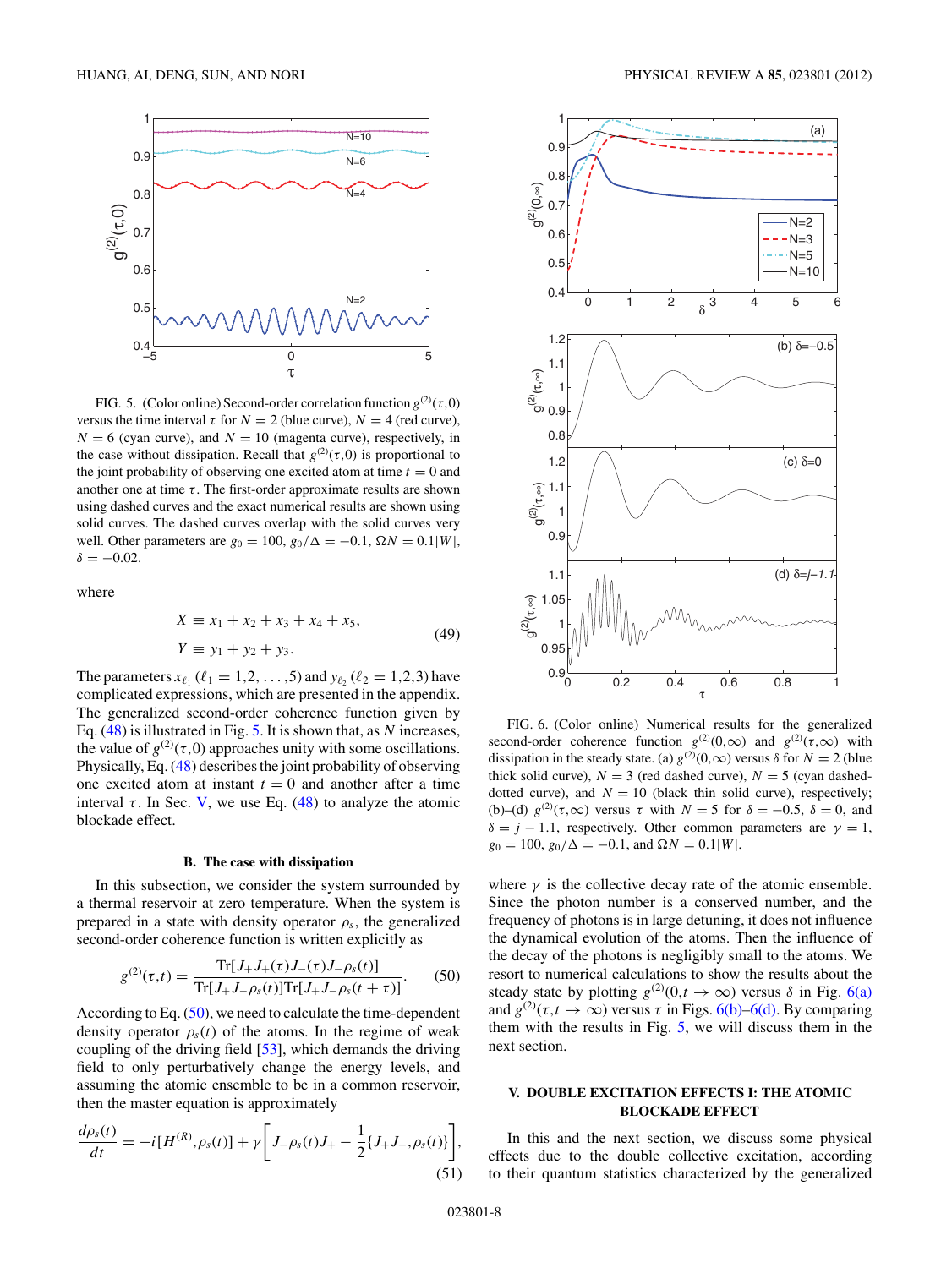second-order coherence function  $g^{(2)}(\tau,t)$  introduced in the last section. We have calculated the generalized second-order coherence function in the above section both in the dissipationfree case and also the case with dissipation. In this section, we discuss the results in both cases according to the above calculations. We illustrate the analytical results [\(48\)](#page-6-0) and compare them with the numerical results by plotting in Fig. [5](#page-7-0) the generalized second-order coherence function  $g^{(2)}(\tau,0)$ versus the time interval  $\tau$  around  $\delta_c = 0$ , without dissipation. The generalized second-order coherence function is plotted for  $N = 2,4,6,10$  atoms, respectively. It is clear from Fig. [5](#page-7-0) that, close to the critical point  $\delta_c = 0$ , our analytical approximate results [\(48\)](#page-6-0) (dashed line) agree very well with the numerical result [\(43\)](#page-6-0) (solid line). Obviously,  $g^{(2)}(\tau,0) < 1$  at any time interval  $\tau$ . This shows that the atomic collective symmetric excitations obey sub-Poissonian statistics. It can also be found that as *N* increases,  $g^{(2)}(\tau,0) < 1$  oscillates slower and slower and approaches unity, especially for  $g^{(2)}(0,0)$ . That is because the generalized second-order coherence function at  $\tau = 0$  is

$$
g^{(2)}(0,0) = 1 - \frac{4}{N^2 + 2N}.\tag{52}
$$

Hence  $g^{(2)}(0,0)$  increases as *N* increases. In the thermodynamic limit  $N \to \infty$ ,

$$
g^{(2)}(0,0) \to 1. \tag{53}
$$

This shows that when *N* is smaller, the effect of suppressing the doubly excited state is enhanced.

Figure [6](#page-7-0) shows the results for the dissipative case. Figure  $6(a)$  shows  $g^{(2)}(0,\infty)$  versus the average photon number *δ* in steady state for  $N = 2,3,5,10$  atoms, respectively. As shown in this figure, the value of  $g^{(2)}(0,\infty)$  increases as *N* increases for a larger average photon number. For a definite *N* and a small value of  $\delta$ ,  $g^{(2)}(0,\infty)$  increases as  $\delta$  increases. At some intermediate time there is a peak in  $g^{(2)}(0,\infty)$ followed by a steady decrease, asymptotically approaching a constant value for large *δ*. The smallest value of  $g^{(2)}(0, \infty)$ occurs at  $\delta = -0.5$ . This phenomenon is also prominent in Figs. [6\(b\)–6\(d\).](#page-7-0) Figures [6\(b\)–6\(d\)](#page-7-0) show  $g^{(2)}(\tau,\infty)$  versus  $\tau$ for  $N = 5$  and  $\delta = -0.5$ , 0 and  $j - 1.1$ , respectively. The antibunching effect of collective excitations of an atomic ensemble is observed since the envelop of  $g^{(2)}(\tau,\infty)$  shows  $g^{(2)}(0,\infty) < g^{(2)}(\tau,\infty)$  with some increasingly rapid oscillations as  $\delta$  increases in Figs.  $6(b)$ – $6(d)$ . Additionally we note that  $g^{(2)}(\tau,\infty)$  approaches one, as expected, after some oscillations. This indicates the probability of two collective excitations of the atomic ensemble at the same time ( $\tau = 0$ ) is smaller than that at a different time ( $\tau \neq 0$ ). Therefore, the resonant excitations from the ground state to the doubly excited state are suppressed. This is a clear signature of the atomic blockade. Compared with Fig. [5,](#page-7-0) this result is better and closer to physical reality. As shown in Fig. [5,](#page-7-0) the generalized second-order coherence function only oscillates with time interval  $\tau$  and does not approach 1 as we expect when  $\tau \to \infty$ . In Ref. [\[54\]](#page-11-0), the photon antibunching effect is also obtained in only two interacting atoms. However, the antibunching effect we obtain is about atomic collective excitations, and the photon number is a conserved number. In this sense, we do not need to consider the photon correlation.

To conclude this section, we give some remarks about the atomic blockade. For applications in quantum information, the atomic blockade provides a novel approach to physical implementation of scalable quantum logic gates such as implementing a CNOT gate between two atoms  $[11-13]$  and some kinds of quantum protocols [\[55–58\]](#page-11-0). Furthermore, as double excitation are inhibited in the Rydberg blockade mechanism, it also supplies a fascinating approach to store quantum information [\[11,12\]](#page-11-0). However, the dipole-dipole interaction depends on the distance between Rydberg atoms. To achieve a stronger interaction, it requires the atoms to be closer in space or to be excited to higher Rydberg states, in which the principal quantum number is very large, but this will not be convenient to control the atoms individually [\[11–13\]](#page-11-0). Such as the Rydberg levels  $n = 79$  and 90, the corresponding blockade shift is  $2\pi \times 3$  and  $2\pi \times 9.5$  MHz at an interatom distance 10.2  $\mu$ m, respectively. To achieve a larger energylevel shift due to the Rydberg blockade, the distance needs to be decreased, and thus the coherent manipulation of individual atoms is difficult. It is this consideration that motivates us to find a new mechanism inducing a stronger interatom coupling, valid for long distances and controllable to improve the dipole-dipole interaction. We note that in Ref. [\[59\]](#page-11-0), the coupling strength between atom and photons can reach  $2\pi \times 120$  MHz in a high-finesse cavity, which leads us to anticipate that the strong atom-photon coupling will induce a stronger interatom interaction among atoms. In addition, this interaction can be feasibly controlled by the volume of high-finesse microcavities. This fact means that to achieve a strong interatom interaction among atoms will not take stringent requirements on manipulating atoms individually. Therefore, from the point of view of the controllability and strength of the interaction, the photon-induced interaction among atoms in our system is better than the dipole-dipole interaction inducing the Rydberg blockade.

# **VI. DOUBLE EXCITATION EFFECTS II: SENSITIVITY OF THE QUANTUM PHASE TRANSITION**

As the system possesses QPTs, we now analyze how to control the QPT by photons in the cavity. To show the effect of the QPT on  $g^{(2)}(\tau,0)$  more clearly, we consider the  $g^{(2)}(\tau,0)$ around the critical point  $n_a^c = j - 1/2$  at a fixed time interval *τ*. Then, according to Eq. [\(44\)](#page-6-0) we choose  $c_{j-1} = c_j = 1/\sqrt{2}$ and  $c_m = 0$  ( $m \neq j - 1, j$ ) in the initial state, namely

$$
|\psi^{c}(0)\rangle = \frac{1}{\sqrt{2}}|j,j-1\rangle + \frac{1}{\sqrt{2}}|j,j\rangle.
$$
 (54)

With the relations  $U(\tau) = U_f^c(\tau)U_f^c(\tau)$  for  $U_0^c(\tau) =$  $\exp(iH_0^{c'}\tau)$ ,  $U_I^c(\tau) = T \exp[-i\int_0^{\tau} V_I^c(\tau')d\tau']$ , it follows from Eq.  $(43)$  that

$$
U_0^{c\dagger}(\tau)J_+J_-U_0^{c}(\tau) = i\alpha(t)(|j,j-1\rangle\langle j,j| - |j,j\rangle\langle j,j-1|)
$$
  
+  $\beta(t)(|j,j-1\rangle\langle j,j| + |j,j\rangle\langle j,j-1|)$   
+  $\gamma(t)(|j,j\rangle\langle j,j| - |j,j-1\rangle\langle j,j-1|)$   
+  $J_+J_-.$  (55)

The explicit expressions of the coefficients  $\alpha(t)$ ,  $\beta(t)$  and  $\gamma(t)$ are given in the Appendix.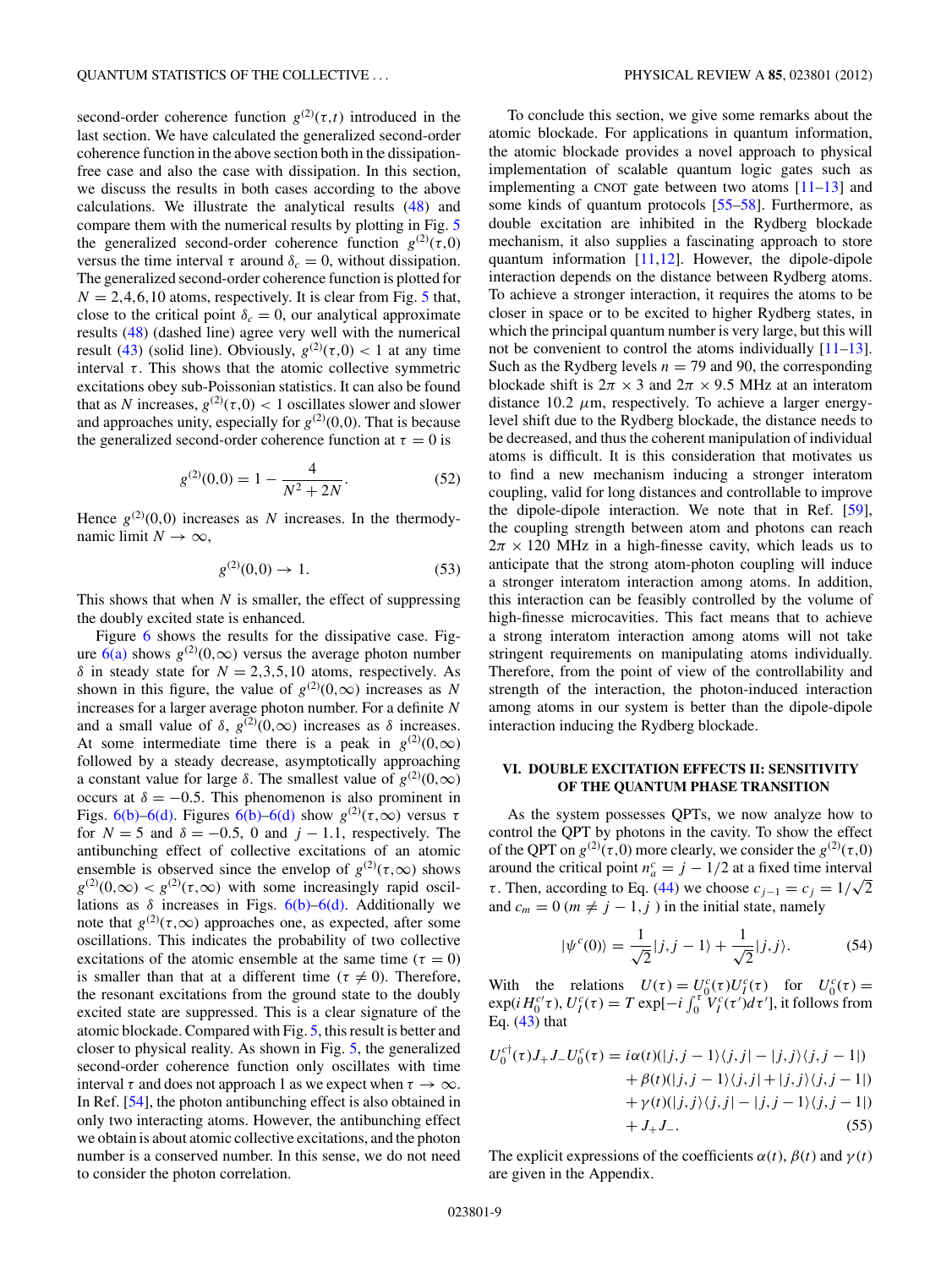<span id="page-9-0"></span>

FIG. 7. (Color online) Numerical results for the generalized second-order coherence function  $g^{(2)}(\tau,0)$ . Here  $t=0$ ,  $\tau=3$ ,  $g_0=$ 1000 (red thick solid curve),  $g_0 = 3000$  (black thin solid curve), (a)  $N = 10$ ,  $\delta_c = 4$ , (b)  $N = 20$ ,  $\delta_c = 9$ ; other parameters are the same as in Fig. [5.](#page-7-0)

Next, we use the perturbation approach to calculate the generalized second-order coherence function under the following conditions for  $m' = j - 2$ ,  $r = 0, 1$ , and  $m \neq j - 2, j - 1, j$ ,  $\Omega_{j-1} \eta_3^c \ll \Delta_j^c$  $\sum_{j=2,0}^c$ ,  $\Omega_{j-1} \eta_4^c \ll \Delta_j^c$  ${}^{c}_{j-2,1}$ *,* Ω<sub>*m*+1</sub> ≪ ω<sub>*m*+1*,m*.</sub>

$$
\Delta_{j-1}\eta_3 \ll \Delta_{j-2,0}, \quad \Delta_{j-1}\eta_4 \ll \Delta_{j-2,1}, \quad \Delta_{m+1} \ll \omega_{m+1,m}.
$$
\n(56)

Up to first order in  $V_I^c(\tau)$ , we obtain

$$
g^{(2)}(\tau,0) \simeq \frac{\sum_{\ell_1=1}^7 x_{\ell_1}^c}{(3j-1)\left(\sum_{\ell_2=1}^4 y_{\ell_2}^c\right)},\tag{57}
$$

where the parameters  $x_{\ell_1}^c$  ( $\ell_1 = 1, 2, ..., 7$ ) and  $y_{\ell_2}^c$  ( $\ell_2 =$ 1*,*2*,*3*,*4) have very long expressions, so we give these in the Appendix.

We also numerically calculate the generalized second-order coherence function in Eq. [\(43\)](#page-6-0), and then plot  $g^{(2)}(\tau,0)$  versus  $\delta$ in Fig. 7. As Fig. 7 indicates, the statistical coherence of atomic excitations is very sensitive tothe critical point  $n_a^c = j - 1/2$ . The probability of double atomic excitation is above the dotted straight line in the left-hand side of the critical point, while it is below this curve in the right-hand side of the critical point. Furthermore the envelope exponentially decays. When the average photon number is in the domain of  $j - 1 \leq n_a \leq$ *j* − 1/2 (*j* − 3/2  $\le \delta \le j$  − 1), the energy level of  $|j, j\rangle$  is higher than  $|j, j - 1\rangle$  but lower than  $|j, j - 2\rangle$ ; while in the domain of  $[j - 1/2, j]$ , the energy level of  $|j, j\rangle$  is lower than

both  $|j, j - 1\rangle$  and  $|j, j - 2\rangle$ , and the order of the energy levels is  $\omega_j < \omega_{j-1} < \omega_{j-2} < \cdots < \omega_{-j}$ . We also note that, as the coupling strength  $g_0$  increases,  $g^{(2)}(\tau,0)$  oscillates faster with respect to *δ*. In addition, as *N* increases, the value of  $g^{(2)}(τ,0)$ increases.

Above, we gave a qualitative analysis of the generalized second-order coherence function based on perturbation theory. According to our calculations, there is a large discrepancy between the theoretical analysis and the exact numerical result. The reason may be as follows. As seen in the definition of the generalized second-order coherence function [i.e., Eq. [\(43\)](#page-6-0)], this is determined by two correlation functions, that is,  $\langle \psi'(0)|U_I^{c\dagger}(\tau)J_+J_-U_I^c(\tau)|\psi'(0)\rangle$ and  $\langle \psi(0)|U_I^{\text{cf}}(\tau)J_+J_-U_I^{\text{c}}(\tau)|\psi(0)\rangle$ . As far as the latter is concerned, we calculate it in the interaction picture. Here, we approximate the time-dependent wave function  $U_I^c(\tau)|\psi(0)\rangle$ to first-order by perturbation theory. Since the operator *J*+*J*<sup>−</sup> gives two large and markedly different eigenvalues to the components  $|j,j\rangle$  and  $|j,j-1\rangle$ , the originally small deviation in the approximate wave function with respect to the exact one will be enlarged.

However, when we come to the case with  $m = 0$  and 1, the situation turns out to be totally different. First of all, let us turn to the Hamiltonian  $H = H_0 + H_I$  given in Eqs. [\(17\)](#page-4-0) and [\(8\)](#page-2-0). In the large-detuning regime, it only induces a Rabi oscillation between the two nearly degenerate states  $|j,0\rangle$  and  $|j,1\rangle$ , while leaving the populations in the other states almost unchanged. On account of the conservation of the total probability and the same eigenvalues of the operator  $J_+J_-$  on the two relevant states, in the system which is initially in an equal superposition of  $|j,0\rangle$  and  $|j,1\rangle$ , the approximate correlation function  $\langle \psi(0)|U_I^{\dagger}(\tau)J_+J_-U_I(\tau)|\psi(0)\rangle$  is expected to be quite close to the exact one. This situation will not take place for the case with  $m = j$  and  $j - 1$ , since the relevant eigenvalues of the operator  $J_+J_-$  are remarkably different from each other. A similar analysis can be applied to the numerator in the generalized second-order coherence function. Consequently, the generalized second-order coherence function obtained from the perturbation theory will coincide with the exact one for the case with  $m = 0$  and 1, while there is an obvious difference between the results from these two methods for the case with  $m = j$  and  $j - 1$ . Therefore, we only give the numerical results in Fig. 7.

### **VII. CONCLUSION AND REMARKS**

In this paper, we study the statistical properties of atomic excitations for two cases: with dissipation and without dissipation. We find that this statistical property can be controlled by the average photon number in the cavity. In addition, the photon-induced second-order interaction between atoms is valid in the long range and can be strengthened by a high-finesse microcavity with a very small effective mode volume. Furthermore, we find that the double atomic excitation will be suppressed when the average photon number in the cavity is in the vicinity of some special points (degenerate points). We have also studied the critical behavior of this statistical property of atomic excitations around the critical point at which the QPT occurs.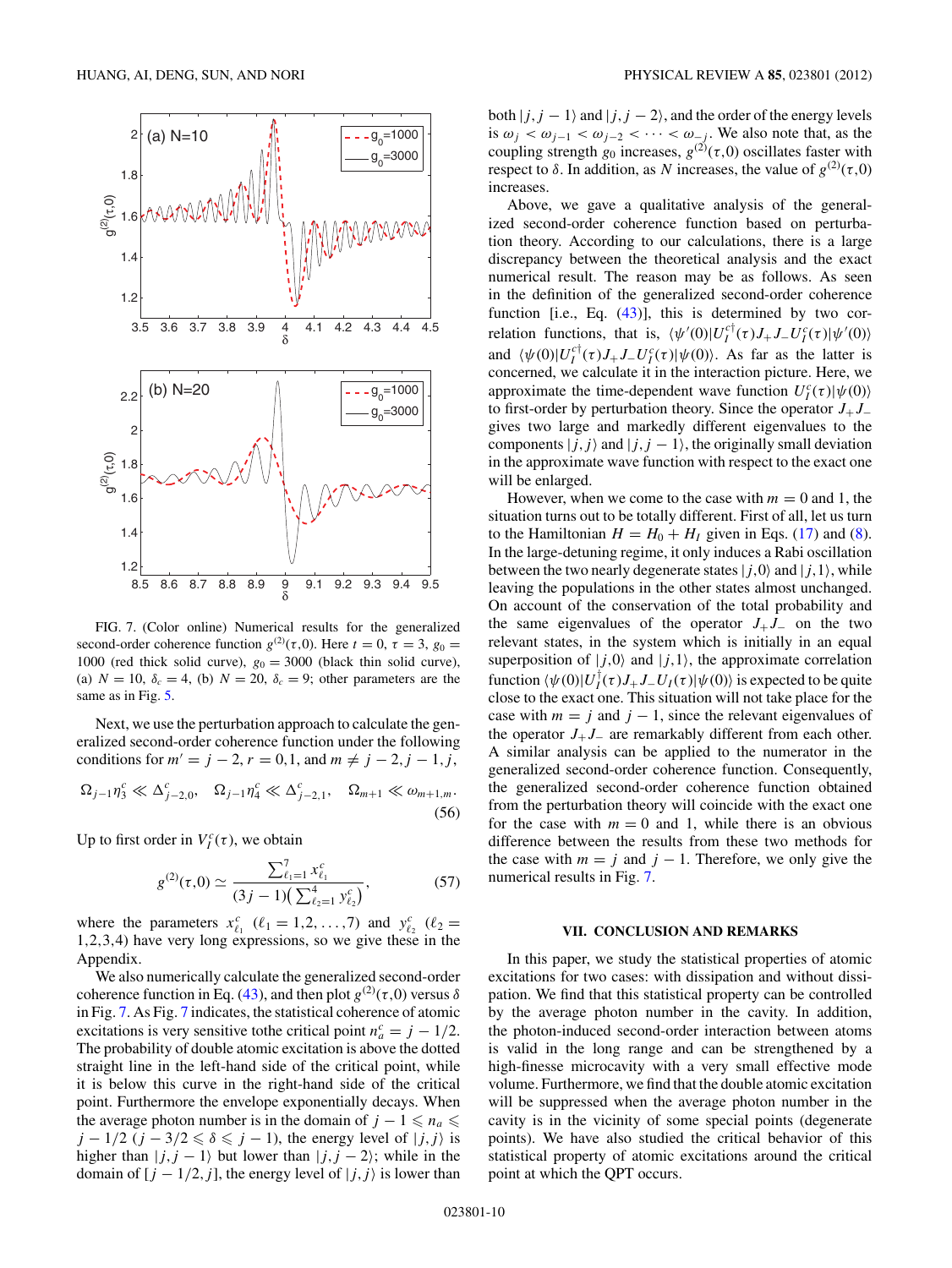<span id="page-10-0"></span>To characterize the statistical property of atomic excitations, we define a generalized second-order coherence function similar to the second-order coherence function for photons. Furthermore, in the limit of  $N \to \infty$  and low excitations, it becomes the conventional one. We have demonstrated the antibunching effect for atomic excitations near the degenerate points and the characteristic of sub-Poissonian statistics, which implies the existence of the atomic excitation blockade. Since this system possesses several critical points, we also study the critical behavior of the generalized second-order coherence function of atomic excitations around the critical points. Our results show the sensitivity of the system dynamics with the average photon number in the cavity.

## **ACKNOWLEDGMENTS**

We thank J.-N. Zhang and Chengyun Cai for helpful discussions in numerical calculations, and M. Delanty and A. Miranowicz for helpful discussions and very useful suggestions on the manuscript. The work is supported by the National Natural Science Foundation of China under Grants No. 10935010 and No. 11074261. F.N. acknowledges partial support from the Laboratory of Physical Sciences, National Security Agency, Army Research Office, National Science Foundation Grant No. 0726909, Grant-in-Aid for Scientific Research (S), MEXT Kakenhi on Quantum Cybernetics, and the JSPS-FIRST program.

## **APPENDIX: EXPLICIT EXPRESSIONS FOR THE PARAMETERS OF** *g***(2)**

In this Appendix, we present the expressions for the parameters used in Eqs. [\(48\)](#page-6-0) and [\(57\)](#page-9-0), respectively.

For  $m = 0, 1$ , the parameters of  $g^{(2)}(\tau, 0)$  given by Eq. [\(48\)](#page-6-0) are

$$
x_1 = v_0^2 (j - 1)^2 (j + 2)^2 |c_1|^2 |\eta_1 \eta_3 O_{2,0} + \eta_2 \eta_4 O_{2,1}|^2,
$$
  
\n
$$
x_2 = v_0^2 (j + 1)^2 j^2 |c_0|^2 \left(\frac{\eta_3 \eta_4}{\eta_2 \eta_3 - \eta_1 \eta_4}\right)^2 |O_{-1,0}^* - O_{-1,1}^*|^2,
$$
  
\n
$$
x_3 = j^2 (j + 1)^2 \left|\frac{v_0 c_0 (\eta_4 \eta_1 O_{-1,1}^* - \eta_3 \eta_2 O_{-1,0}^*)}{\eta_2 \eta_3 - \eta_1 \eta_4} + c_1\right|^2,
$$
  
\n
$$
x_4 = j(j + 2)(j^2 - 1) |v_0 c_1 (\eta_3^2 O_{-1,0} + \eta_4^2 O_{-1,1}) + c_0|^2,
$$
  
\n
$$
x_5 = v_0^2 (j - 1)(j^2 - 4)(j + 3) \frac{|c_0|^2}{\omega_{-2,-1}^2} |1 - e^{i\omega_{-2,-1}\tau}|^2, \quad (A1)
$$

and

$$
y_1 = (j + 1)j,
$$
  
\n
$$
y_2 = \Omega^2 (j - 1)^2 (j + 2)^2 |\eta_1(c_0 \eta_3 + c_1 \eta_1) O_{2,0}
$$
  
\n
$$
+ \eta_2(c_0 \eta_4 + c_1 \eta_2) O_{2,1}|^2,
$$

$$
y_3 = v_0^2(j - 1)(j + 2)|\eta_3(c_0\eta_3 + c_1\eta_1)O_{-1,0}
$$
  
+  $\eta_4(c_0\eta_4 + c_1\eta_2)O_{-1,1}|^2$ , (A2)

where

$$
v_0 \equiv \Omega \sqrt{(j+1)j}, \quad O_{m,n} \equiv \frac{1}{\Delta_{m,n}} (1 - e^{i\Delta_{m,n}\tau}). \tag{A3}
$$

For  $m = j - 1, j$ , the parameters of  $g^{(2)}(\tau, 0)$  given by Eq. [\(57\)](#page-9-0) are listed as follows:

$$
x_1^c = 2j|a_0(\tau)|^2,
$$
  
\n
$$
x_2^c = 2(2j - 1)|a_1(\tau)|^2,
$$
  
\n
$$
x_3^c = 3(2j - 2)|a_2(\tau)|^2,
$$
  
\n
$$
x_4^c = 4(2j - 3)|a_3(\tau)|^2,
$$
  
\n
$$
x_5^c = -2\alpha(\tau)\text{Im}[a_0(\tau)a_1^*(\tau)],
$$
  
\n
$$
x_6^c = 2\beta(\tau)\text{Re}[a_0(\tau)a_1^*(\tau)],
$$
  
\n
$$
x_7^c = \gamma(\tau)[|a_0(\tau)|^2 - |a_1(\tau)|^2],
$$

and

$$
y_1^c = j, \quad y_2^c = 2j - 1,
$$
  

$$
y_3^c = 3(2j - 2)|c_2|^2, \quad y_4^c = \beta(\tau),
$$
 (A5)

where

$$
a_0(\tau) = \eta_3^c \eta_4^c f^c \big( O_{j-2,0}^{c*} - O_{j-2,1}^{c*} \big),
$$
  
\n
$$
a_1(\tau) = \sqrt{j} - f^c \big( \eta_2^c \eta_3^c O_{j-2,0}^{c*} - \eta_1^c \eta_4^c O_{j-2,1}^{c*} \big),
$$
  
\n
$$
a_2(\tau) = \sqrt{2j-1} \left[ 1 + \frac{f^c \sqrt{j}}{2j-1} h_1(\tau) \right],
$$
  
\n
$$
a_3(\tau) = \Omega \sqrt{3(2j-1)(2j-2)} \frac{(1 - e^{i\omega_{j-3,j-2}\tau})}{\omega_{j-3,j-2}},
$$
  
\n
$$
c_2(\tau) = \frac{f^c h_2(\tau)}{\sqrt{2(2j-1)}},
$$
  
\n(A6)

and

$$
\alpha(t) = q_0 q^{-1} \sin(qt), \n\beta(t) = q_0 q^{-2} (\omega_{j-1} - \omega_j) [\cos(qt) - 1],
$$
\n
$$
\gamma(t) = 2q_0 q^{-2} \Omega \sqrt{2j} [\cos(qt) - 1],
$$
\n(A7)

with

$$
q_0 \equiv -2\Omega\sqrt{2j}(j-1), \quad f^c \equiv \frac{\sqrt{2}\Omega(2j-1)}{\eta_2^c \eta_3^c - \eta_1^c \eta_4^c},
$$
  

$$
q \equiv \sqrt{(\omega_{j-1} - \omega_j)^2 + 8j\Omega^2}, \quad O_{m,n}^c \equiv \frac{1 - e^{i\Delta_{m,n}^c \tau}}{\Delta_{m,n}^c}.
$$
 (A8)

Here,

$$
h_1(\tau) = \eta_2^c \eta_3^c O_{j-2,0}^c - \eta_1^c \eta_4^c O_{j-2,1}^c,
$$
  
\n
$$
h_2(\tau) = \eta_3^c \left(\eta_2^c - \eta_4^c\right) O_{j-2,0}^c - \eta_4^c \left(\eta_1^c - \eta_3^c\right) O_{j-2,1}^c.
$$
\n(A9)

- [1] R. J. Glauber, [Phys. Rev. Lett.](http://dx.doi.org/10.1103/PhysRevLett.10.84) **10**, 84 (1963); [Phys. Rev.](http://dx.doi.org/10.1103/PhysRev.130.2529) **130**, [2529 \(1963\).](http://dx.doi.org/10.1103/PhysRev.130.2529)
- [3] A. Imamoglu, H. Schmidt, G. Woods, and M. Deutsch, *[Phys.](http://dx.doi.org/10.1103/PhysRevLett.79.1467)* Rev. Lett. **79**[, 1467 \(1997\).](http://dx.doi.org/10.1103/PhysRevLett.79.1467)
- [2] D. F. Walls and G. J. Milburn, *Quantum Optics*(Springer-Verlag, Berlin, 1994).
- [4] K. M. Birnbaum, A. Boca, R. Miller, A. D. Boozer, T. E. Northup, and H. J. Kimble, [Nature \(London\)](http://dx.doi.org/10.1038/nature03804) **436**, 87 (2005).